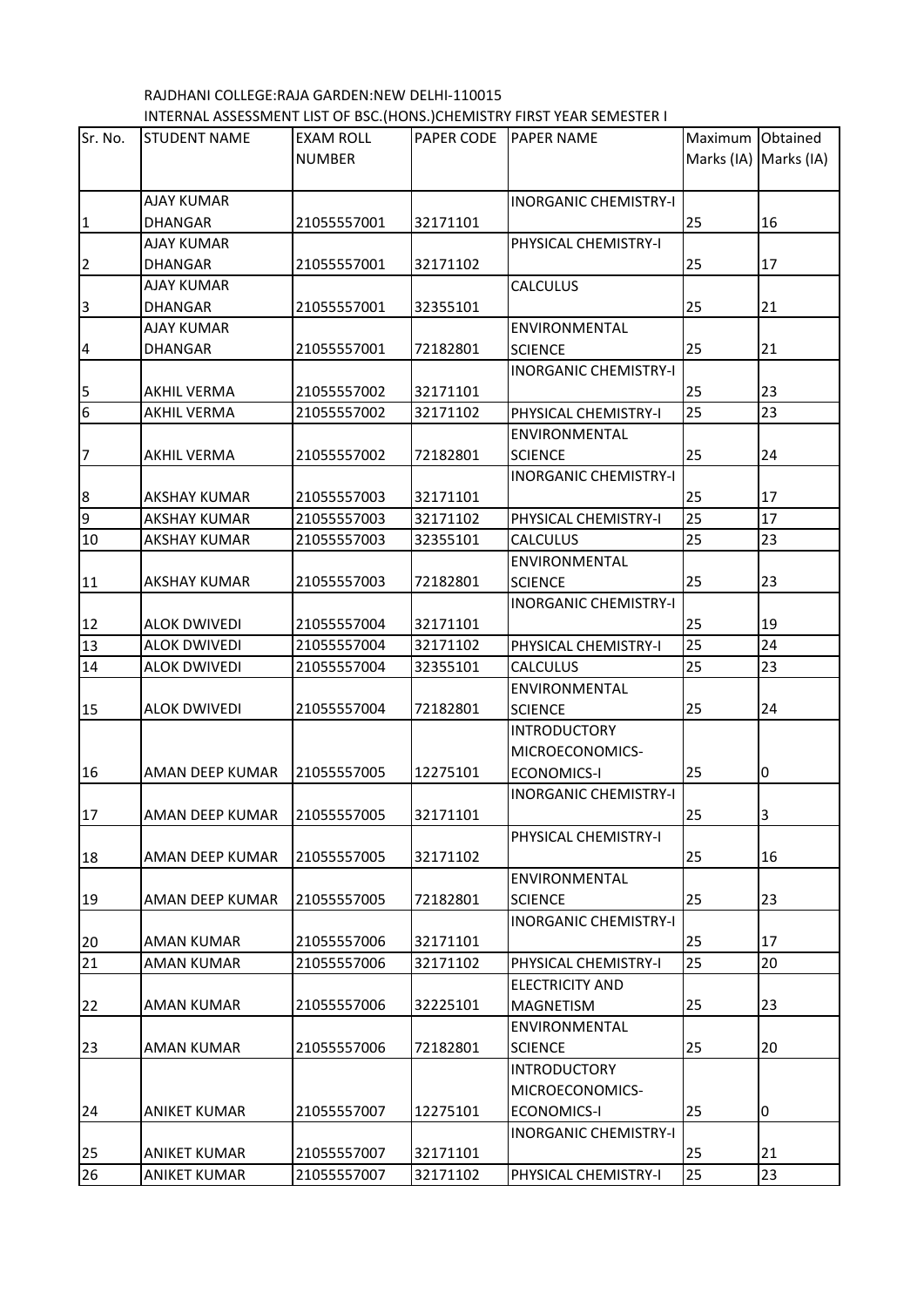|    |                      |             |          | ENVIRONMENTAL                |    |    |
|----|----------------------|-------------|----------|------------------------------|----|----|
| 27 | ANIKET KUMAR         | 21055557007 | 72182801 | <b>SCIENCE</b>               | 25 | 21 |
|    |                      |             |          | <b>INORGANIC CHEMISTRY-I</b> |    |    |
| 28 | ANSHU KUMARI         | 21055557008 | 32171101 |                              | 25 | 20 |
| 29 | <b>ANSHU KUMARI</b>  | 21055557008 | 32171102 | PHYSICAL CHEMISTRY-I         | 25 | 20 |
| 30 | <b>ANSHU KUMARI</b>  | 21055557008 | 32355101 | <b>CALCULUS</b>              | 25 | 25 |
|    |                      |             |          | ENVIRONMENTAL                |    |    |
| 31 | ANSHU KUMARI         | 21055557008 | 72182801 | <b>SCIENCE</b>               | 25 | 20 |
|    | <b>BAISHALI</b>      |             |          | <b>INORGANIC CHEMISTRY-I</b> |    |    |
| 32 | <b>CHOUDHURY</b>     | 21055557009 | 32171101 |                              | 25 | 21 |
|    | <b>BAISHALI</b>      |             |          | PHYSICAL CHEMISTRY-I         |    |    |
| 33 | <b>CHOUDHURY</b>     | 21055557009 | 32171102 |                              | 25 | 18 |
|    | <b>BAISHALI</b>      |             |          | <b>CALCULUS</b>              |    |    |
| 34 | <b>CHOUDHURY</b>     | 21055557009 | 32355101 |                              | 25 | 24 |
|    | <b>BAISHALI</b>      |             |          | ENVIRONMENTAL                |    |    |
| 35 | <b>CHOUDHURY</b>     | 21055557009 | 72182801 | <b>SCIENCE</b>               | 25 | 23 |
|    |                      |             |          | <b>SCIENCE, TECHNOLOGY</b>   |    |    |
|    |                      |             |          | <b>AND HUMANS</b>            |    |    |
| 36 | <b>BHUMIKA</b>       | 21055557010 | 12315111 |                              | 25 | 24 |
|    |                      |             |          | <b>INORGANIC CHEMISTRY-I</b> |    |    |
| 37 | <b>BHUMIKA</b>       | 21055557010 | 32171101 |                              | 25 | 16 |
| 38 | <b>BHUMIKA</b>       | 21055557010 | 32171102 | PHYSICAL CHEMISTRY-I         | 25 | 17 |
|    |                      |             |          | ENVIRONMENTAL                |    |    |
| 39 | <b>BHUMIKA</b>       | 21055557010 | 72182801 | <b>SCIENCE</b>               | 25 | 5  |
|    |                      |             |          | <b>INORGANIC CHEMISTRY-I</b> |    |    |
| 40 | <b>CHAND HUSSAIN</b> | 21055557011 | 32171101 |                              | 25 | 24 |
| 41 | <b>CHAND HUSSAIN</b> | 21055557011 | 32171102 | PHYSICAL CHEMISTRY-I         | 25 | 21 |
| 42 | <b>CHAND HUSSAIN</b> | 21055557011 | 32355101 | <b>CALCULUS</b>              | 25 | 24 |
|    |                      |             |          | ENVIRONMENTAL                |    |    |
| 43 | <b>CHAND HUSSAIN</b> | 21055557011 | 72182801 | <b>SCIENCE</b>               | 25 | 15 |
|    |                      |             |          | <b>INORGANIC CHEMISTRY-I</b> |    |    |
| 44 | <b>DHRUV SINGH</b>   | 21055557012 | 32171101 |                              | 25 | 23 |
| 45 | <b>DHRUV SINGH</b>   | 21055557012 | 32171102 | PHYSICAL CHEMISTRY-I         | 25 | 21 |
| 46 | <b>DHRUV SINGH</b>   | 21055557012 | 32355101 | <b>CALCULUS</b>              | 25 | 25 |
|    |                      |             |          | ENVIRONMENTAL                |    |    |
| 47 | <b>DHRUV SINGH</b>   | 21055557012 | 72182801 | <b>SCIENCE</b>               | 25 | 23 |
|    |                      |             |          | <b>INORGANIC CHEMISTRY-I</b> |    |    |
| 48 | DIBYAYAN MAJI        | 21055557013 | 32171101 |                              | 25 | 21 |
| 49 | DIBYAYAN MAJI        | 21055557013 | 32171102 | PHYSICAL CHEMISTRY-I         | 25 | 24 |
| 50 | DIBYAYAN MAJI        | 21055557013 | 32355101 | <b>CALCULUS</b>              | 25 | 23 |
|    |                      |             |          | ENVIRONMENTAL                |    |    |
| 51 | DIBYAYAN MAJI        | 21055557013 | 72182801 | <b>SCIENCE</b>               | 25 | 23 |
|    |                      |             |          | <b>INORGANIC CHEMISTRY-I</b> |    |    |
| 52 | DIKSHANT YADAV       | 21055557014 | 32171101 |                              | 25 | 16 |
| 53 | DIKSHANT YADAV       | 21055557014 | 32171102 | PHYSICAL CHEMISTRY-I         | 25 | 20 |
| 54 | DIKSHANT YADAV       | 21055557014 | 32355101 | <b>CALCULUS</b>              | 25 | 23 |
|    |                      |             |          | ENVIRONMENTAL                |    |    |
| 55 | DIKSHANT YADAV       | 21055557014 | 72182801 | <b>SCIENCE</b>               | 25 | 20 |
|    |                      |             |          | <b>INORGANIC CHEMISTRY-I</b> |    |    |
| 56 | <b>DIPTI MEENA</b>   | 21055557015 | 32171101 |                              | 25 | 19 |
| 57 | <b>DIPTI MEENA</b>   | 21055557015 | 32171102 | PHYSICAL CHEMISTRY-I         | 25 | 20 |
|    |                      |             |          | <b>ELECTRICITY AND</b>       |    |    |
| 58 | DIPTI MEENA          | 21055557015 | 32225101 | <b>MAGNETISM</b>             | 25 | 24 |
|    |                      |             |          |                              |    |    |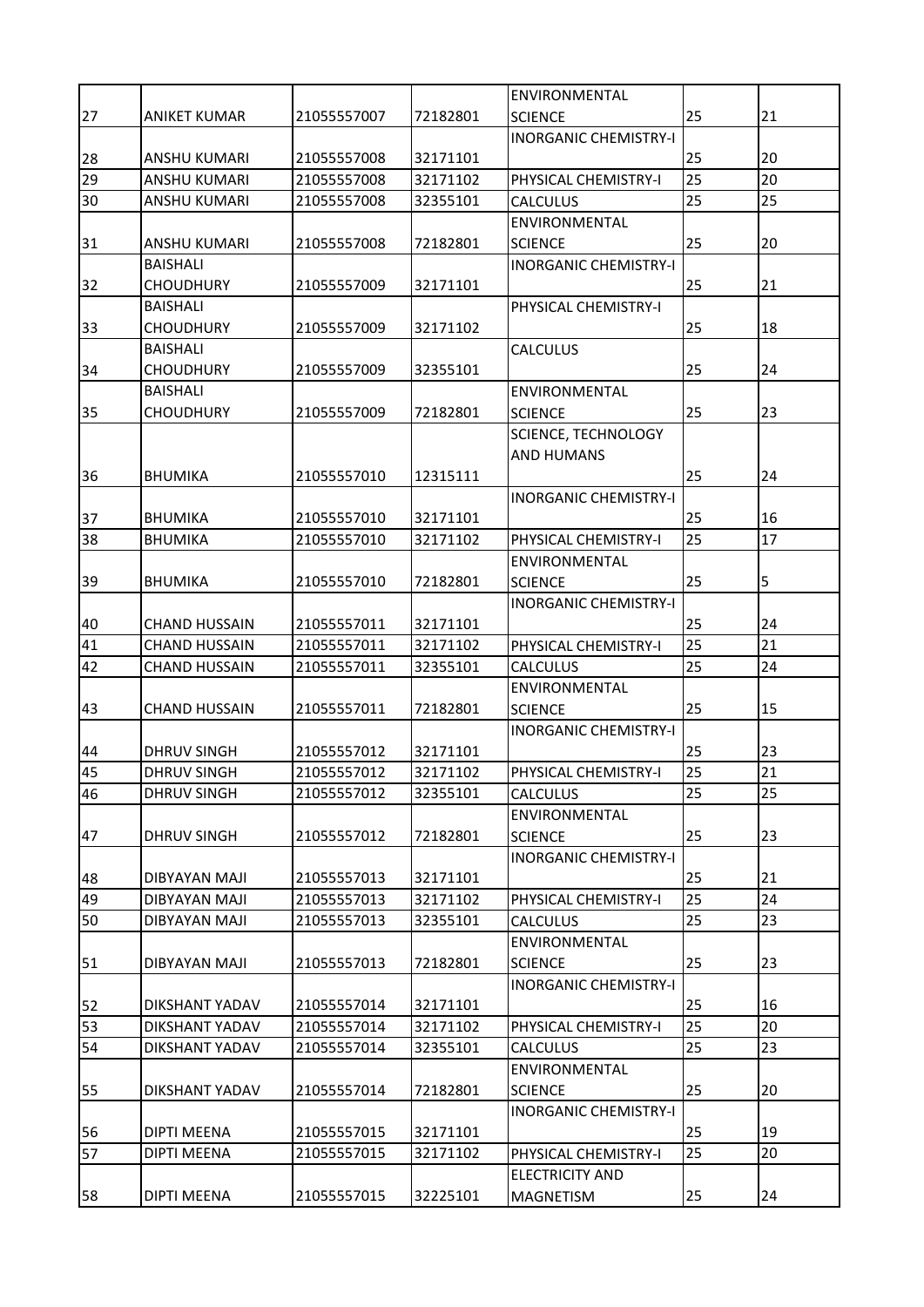|    |                                                |             |                      | ENVIRONMENTAL                   |    |          |
|----|------------------------------------------------|-------------|----------------------|---------------------------------|----|----------|
| 59 | <b>DIPTI MEENA</b>                             | 21055557015 | 72182801             | <b>SCIENCE</b>                  | 25 | 23       |
|    |                                                |             |                      | <b>INORGANIC CHEMISTRY-I</b>    |    |          |
| 60 | <b>GAURAV KUMAR</b>                            | 21055557016 | 32171101             |                                 | 25 | 23       |
| 61 | <b>GAURAV KUMAR</b>                            | 21055557016 | 32171102             | PHYSICAL CHEMISTRY-I            | 25 | 15       |
| 62 | <b>GAURAV KUMAR</b>                            | 21055557016 | 32355101             | <b>CALCULUS</b>                 | 25 | 24       |
|    |                                                |             |                      | ENVIRONMENTAL                   |    |          |
| 63 | <b>GAURAV KUMAR</b>                            | 21055557016 | 72182801             | <b>SCIENCE</b>                  | 25 | 22       |
|    |                                                |             |                      | <b>INORGANIC CHEMISTRY-I</b>    |    |          |
| 64 | <b>GAURAV SAINI</b>                            | 21055557017 | 32171101             |                                 | 25 | 17       |
| 65 | <b>GAURAV SAINI</b>                            | 21055557017 | 32171102             | PHYSICAL CHEMISTRY-I            | 25 | 23       |
| 66 | <b>GAURAV SAINI</b>                            | 21055557017 | 32355101             | <b>CALCULUS</b>                 | 25 | 24       |
|    |                                                |             |                      | ENVIRONMENTAL                   |    |          |
| 67 | <b>GAURAV SAINI</b>                            | 21055557017 | 72182801             | <b>SCIENCE</b>                  | 25 | 21       |
|    |                                                |             |                      | <b>INORGANIC CHEMISTRY-I</b>    |    |          |
| 68 | <b>HARSH</b>                                   | 21055557018 | 32171101             |                                 | 25 | 23       |
| 69 | <b>HARSH</b>                                   | 21055557018 | 32171102             | PHYSICAL CHEMISTRY-I            | 25 | 20       |
| 70 | <b>HARSH</b>                                   | 21055557018 | 32355101             | <b>CALCULUS</b>                 | 25 | 24       |
|    |                                                |             |                      | ENVIRONMENTAL                   |    |          |
| 71 | <b>HARSH</b>                                   | 21055557018 | 72182801             | <b>SCIENCE</b>                  | 25 | 24       |
|    |                                                |             |                      | <b>INORGANIC CHEMISTRY-I</b>    |    |          |
| 72 | <b>HARSH</b>                                   | 21055557019 | 32171101             |                                 | 25 | 16       |
| 73 | <b>HARSH</b>                                   | 21055557019 | 32171102             | PHYSICAL CHEMISTRY-I            | 25 | 18       |
| 74 | <b>HARSH</b>                                   | 21055557019 | 32355101             | <b>CALCULUS</b>                 | 25 | 24       |
|    |                                                |             |                      | ENVIRONMENTAL                   |    |          |
| 75 | <b>HARSH</b>                                   | 21055557019 | 72182801             | <b>SCIENCE</b>                  | 25 | 21       |
|    |                                                |             |                      | <b>INORGANIC CHEMISTRY-I</b>    |    |          |
| 76 | <b>HARSH KUMAR RAI</b>                         | 21055557020 | 32171101             |                                 | 25 | 23<br>24 |
| 77 | <b>HARSH KUMAR RAI</b>                         | 21055557020 | 32171102<br>32355101 | PHYSICAL CHEMISTRY-I            | 25 |          |
| 78 | <b>HARSH KUMAR RAI</b>                         | 21055557020 |                      | <b>CALCULUS</b>                 | 25 | 24       |
| 79 |                                                | 21055557020 |                      | ENVIRONMENTAL<br><b>SCIENCE</b> | 25 |          |
|    | <b>HARSH KUMAR RAI</b><br><b>HARSHIT KUMAR</b> |             | 72182801             |                                 |    | 24       |
| 80 | SHARMA                                         | 21055557021 | 32171101             | <b>INORGANIC CHEMISTRY-I</b>    | 25 | 16       |
|    | <b>HARSHIT KUMAR</b>                           |             |                      | PHYSICAL CHEMISTRY-I            |    |          |
| 81 | <b>SHARMA</b>                                  | 21055557021 | 32171102             |                                 | 25 | 10       |
|    | <b>HARSHIT KUMAR</b>                           |             |                      | <b>CALCULUS</b>                 |    |          |
| 82 | <b>SHARMA</b>                                  | 21055557021 | 32355101             |                                 | 25 | 23       |
|    | <b>HARSHIT KUMAR</b>                           |             |                      | ENVIRONMENTAL                   |    |          |
| 83 | SHARMA                                         | 21055557021 | 72182801             | <b>SCIENCE</b>                  | 25 | 0        |
|    |                                                |             |                      | <b>INORGANIC CHEMISTRY-I</b>    |    |          |
| 84 | <b>HEMANSHU SUPOLIA</b>                        | 21055557022 | 32171101             |                                 | 25 | 22       |
|    |                                                |             |                      | PHYSICAL CHEMISTRY-I            |    |          |
| 85 | <b>HEMANSHU SUPOLIA</b>                        | 21055557022 | 32171102             |                                 | 25 | 22       |
|    |                                                |             |                      | <b>CALCULUS</b>                 |    |          |
| 86 | <b>HEMANSHU SUPOLIA</b>                        | 21055557022 | 32355101             |                                 | 25 | 25       |
|    |                                                |             |                      | ENVIRONMENTAL                   |    |          |
| 87 | <b>HEMANSHU SUPOLIA</b>                        | 21055557022 | 72182801             | <b>SCIENCE</b>                  | 25 | 21       |
|    |                                                |             |                      | <b>INORGANIC CHEMISTRY-I</b>    |    |          |
| 88 | <b>HEMANT</b>                                  | 21055557023 | 32171101             |                                 | 25 | 19       |
| 89 | <b>HEMANT</b>                                  | 21055557023 | 32171102             | PHYSICAL CHEMISTRY-I            | 25 | 12       |
| 90 | <b>HEMANT</b>                                  | 21055557023 | 32355101             | CALCULUS                        | 25 | 0        |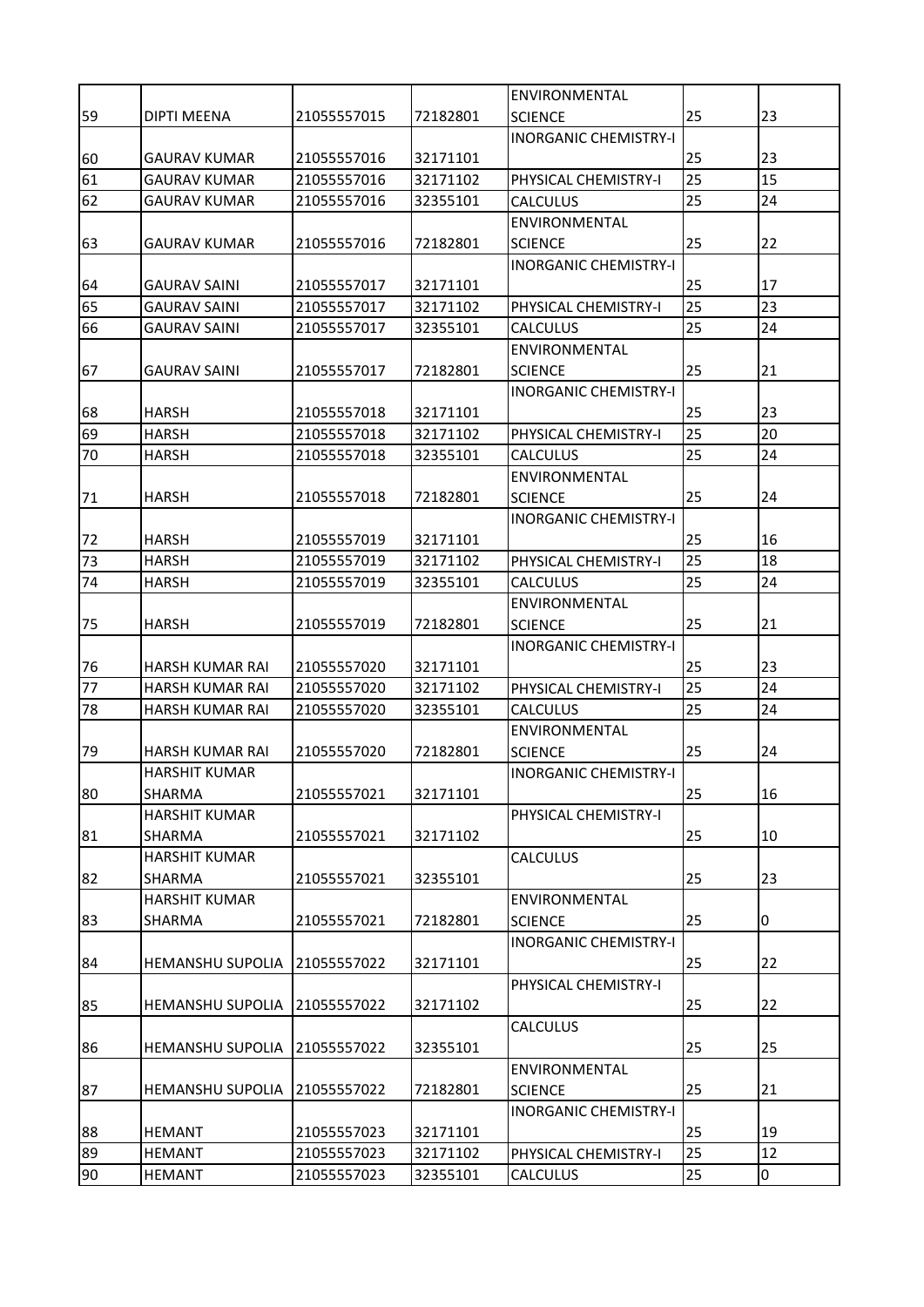|     |                               |             |          | ENVIRONMENTAL                                  |    |    |
|-----|-------------------------------|-------------|----------|------------------------------------------------|----|----|
| 91  | <b>HEMANT</b>                 | 21055557023 | 72182801 | <b>SCIENCE</b>                                 | 25 | 22 |
|     |                               |             |          | <b>INORGANIC CHEMISTRY-I</b>                   |    |    |
| 92  | <b>HIMANSHI</b>               | 21055557024 | 32171101 |                                                | 25 | 23 |
| 93  | <b>HIMANSHI</b>               | 21055557024 | 32171102 | PHYSICAL CHEMISTRY-I                           | 25 | 24 |
| 94  | <b>HIMANSHI</b>               | 21055557024 | 32355101 | <b>CALCULUS</b>                                | 25 | 23 |
|     |                               |             |          | ENVIRONMENTAL                                  |    |    |
| 95  | <b>HIMANSHI</b>               | 21055557024 | 72182801 | <b>SCIENCE</b>                                 | 25 | 23 |
|     |                               |             |          | <b>INORGANIC CHEMISTRY-I</b>                   |    |    |
| 96  | HIMANSHU                      | 21055557025 | 32171101 |                                                | 25 | 24 |
| 97  | HIMANSHU                      | 21055557025 | 32171102 | PHYSICAL CHEMISTRY-I                           | 25 | 24 |
| 98  | HIMANSHU                      | 21055557025 | 32355101 | <b>CALCULUS</b>                                | 25 | 0  |
|     |                               |             |          | ENVIRONMENTAL                                  |    |    |
| 99  | HIMANSHU                      | 21055557025 | 72182801 | <b>SCIENCE</b>                                 | 25 | 25 |
|     |                               |             |          | <b>INORGANIC CHEMISTRY-I</b>                   |    |    |
| 100 | <b>KUMKUM</b>                 | 21055557026 | 32171101 |                                                | 25 | 20 |
| 101 | <b>KUMKUM</b>                 | 21055557026 | 32171102 | PHYSICAL CHEMISTRY-I                           | 25 | 15 |
| 102 | <b>KUMKUM</b>                 | 21055557026 | 32355101 | <b>CALCULUS</b>                                | 25 | 25 |
|     |                               |             |          | ENVIRONMENTAL                                  |    |    |
| 103 | <b>KUMKUM</b>                 | 21055557026 | 72182801 | <b>SCIENCE</b>                                 | 25 | 21 |
|     |                               |             |          | <b>SCIENCE, TECHNOLOGY</b>                     |    |    |
|     |                               |             |          | AND HUMANS                                     |    |    |
| 104 | LOKESH JHANJHAWAT 21055557027 |             | 12315111 |                                                | 25 | 0  |
|     |                               |             |          | <b>INORGANIC CHEMISTRY-I</b>                   |    |    |
| 105 | LOKESH JHANJHAWAT 21055557027 |             | 32171101 |                                                | 25 | 9  |
|     |                               |             |          | PHYSICAL CHEMISTRY-I                           | 25 |    |
| 106 | LOKESH JHANJHAWAT 21055557027 |             | 32171102 |                                                |    | 10 |
| 107 | LOKESH JHANJHAWAT 21055557027 |             | 72182801 | ENVIRONMENTAL                                  | 25 | 5  |
|     |                               |             |          | <b>SCIENCE</b><br><b>INORGANIC CHEMISTRY-I</b> |    |    |
| 108 | <b>MANISH</b>                 | 21055557028 | 32171101 |                                                | 25 | 24 |
| 109 | <b>MANISH</b>                 | 21055557028 | 32171102 | PHYSICAL CHEMISTRY-I                           | 25 | 21 |
| 110 | <b>MANISH</b>                 | 21055557028 | 32355101 | <b>CALCULUS</b>                                | 25 | 25 |
|     |                               |             |          | ENVIRONMENTAL                                  |    |    |
| 111 | <b>MANISH</b>                 | 21055557028 | 72182801 | <b>SCIENCE</b>                                 | 25 | 24 |
|     |                               |             |          | NATIONALISM IN INDIA                           |    |    |
| 112 | <b>MOHIT KUMAR</b>            | 21055557029 | 12325901 |                                                | 25 | 0  |
|     |                               |             |          | <b>INORGANIC CHEMISTRY-I</b>                   |    |    |
| 113 | <b>MOHIT KUMAR</b>            | 21055557029 | 32171101 |                                                | 25 | 0  |
| 114 | <b>MOHIT KUMAR</b>            | 21055557029 | 32171102 | PHYSICAL CHEMISTRY-I                           | 25 | 0  |
|     |                               |             |          | ENVIRONMENTAL                                  |    |    |
| 115 | <b>MOHIT KUMAR</b>            | 21055557029 | 72182801 | <b>SCIENCE</b>                                 | 25 | 0  |
|     |                               |             |          | <b>INORGANIC CHEMISTRY-I</b>                   |    |    |
| 116 | NILESH SINGH                  | 21055557030 | 32171101 |                                                | 25 | 22 |
| 117 | NILESH SINGH                  | 21055557030 | 32171102 | PHYSICAL CHEMISTRY-I                           | 25 | 23 |
| 118 | NILESH SINGH                  | 21055557030 | 32355101 | <b>CALCULUS</b>                                | 25 | 22 |
|     |                               |             |          | ENVIRONMENTAL                                  |    |    |
| 119 | NILESH SINGH                  | 21055557030 | 72182801 | <b>SCIENCE</b>                                 | 25 | 23 |
|     |                               |             |          | <b>INORGANIC CHEMISTRY-I</b>                   |    |    |
| 120 | PANKAJ                        | 21055557031 | 32171101 |                                                | 25 | 16 |
| 121 | PANKAJ                        | 21055557031 | 32171102 | PHYSICAL CHEMISTRY-I                           | 25 | 22 |
| 122 | PANKAJ                        | 21055557031 | 32355101 | CALCULUS                                       | 25 | 21 |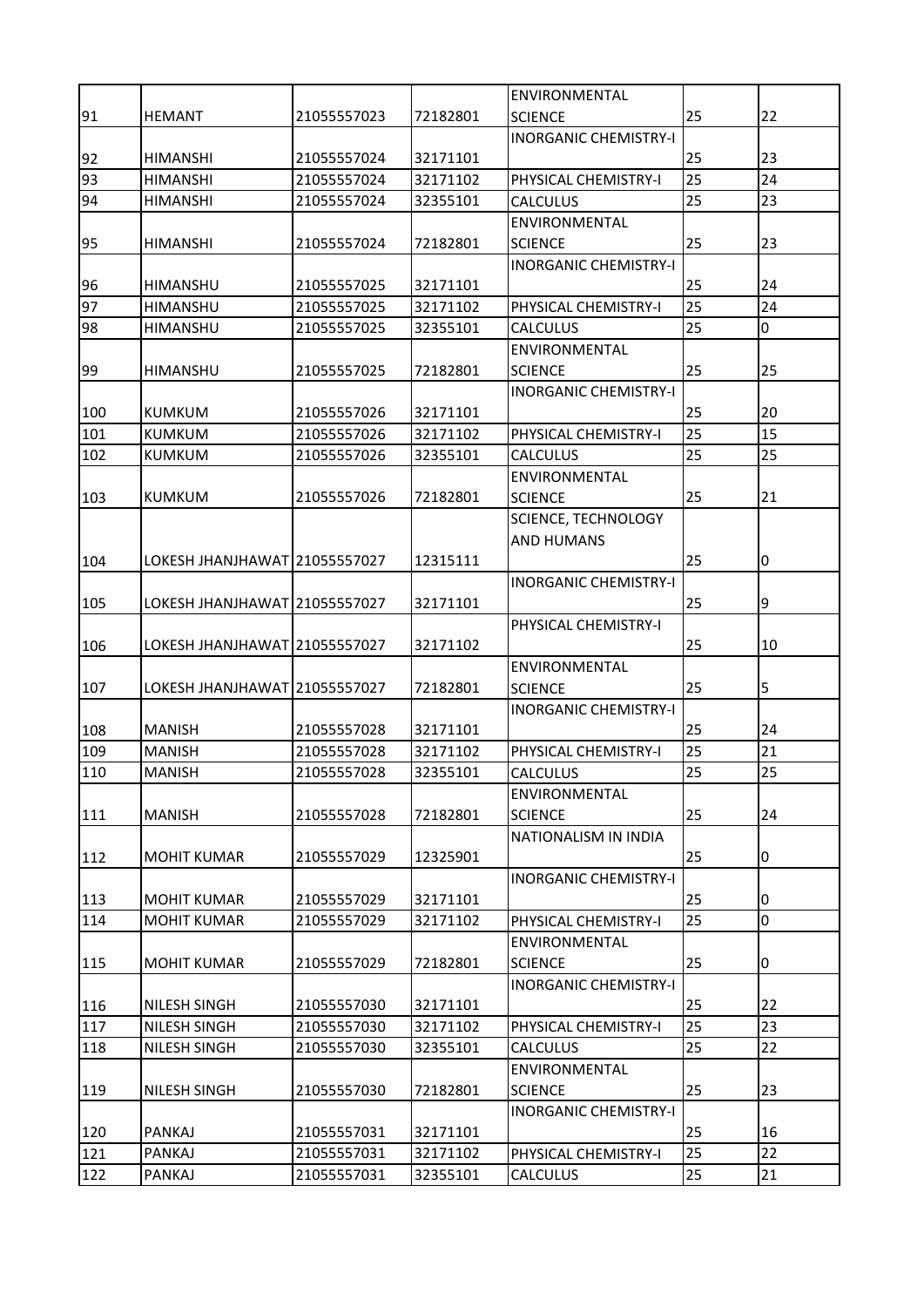|     |                      |             |          | <b>ENVIRONMENTAL</b>         |    |    |
|-----|----------------------|-------------|----------|------------------------------|----|----|
| 123 | PANKAJ               | 21055557031 | 72182801 | <b>SCIENCE</b>               | 25 | 21 |
|     | <b>PAWAN KUMAR</b>   |             |          | <b>INORGANIC CHEMISTRY-I</b> |    |    |
| 124 | CHAUDHARY            | 21055557032 | 32171101 |                              | 25 | 24 |
|     | PAWAN KUMAR          |             |          | PHYSICAL CHEMISTRY-I         |    |    |
| 125 | <b>CHAUDHARY</b>     | 21055557032 | 32171102 |                              | 25 | 18 |
|     | PAWAN KUMAR          |             |          | <b>CALCULUS</b>              |    |    |
| 126 | <b>CHAUDHARY</b>     | 21055557032 | 32355101 |                              | 25 | 21 |
|     | PAWAN KUMAR          |             |          | ENVIRONMENTAL                |    |    |
| 127 | CHAUDHARY            | 21055557032 | 72182801 | <b>SCIENCE</b>               | 25 | 20 |
|     | PRAYANSHU            |             |          | <b>INORGANIC CHEMISTRY-I</b> |    |    |
| 128 | <b>BRIJWASI</b>      | 21055557033 | 32171101 |                              | 25 | 16 |
|     | PRAYANSHU            |             |          | PHYSICAL CHEMISTRY-I         |    |    |
| 129 | <b>BRIJWASI</b>      | 21055557033 | 32171102 |                              | 25 | 20 |
|     | PRAYANSHU            |             |          | <b>CALCULUS</b>              |    |    |
| 130 | <b>BRIJWASI</b>      | 21055557033 | 32355101 |                              | 25 | 0  |
|     | PRAYANSHU            |             |          | ENVIRONMENTAL                |    |    |
| 131 | <b>BRIJWASI</b>      | 21055557033 | 72182801 | <b>SCIENCE</b>               | 25 | 22 |
|     |                      |             |          | <b>INORGANIC CHEMISTRY-I</b> |    |    |
| 132 | <b>PRINCE</b>        | 21055557034 | 32171101 |                              | 25 | 23 |
| 133 | <b>PRINCE</b>        | 21055557034 | 32171102 | PHYSICAL CHEMISTRY-I         | 25 | 24 |
| 134 | <b>PRINCE</b>        | 21055557034 | 32355101 | <b>CALCULUS</b>              | 25 | 23 |
|     |                      |             |          | ENVIRONMENTAL                |    |    |
| 135 | <b>PRINCE</b>        | 21055557034 | 72182801 | <b>SCIENCE</b>               | 25 | 24 |
|     |                      |             |          | <b>INORGANIC CHEMISTRY-I</b> |    |    |
| 136 | <b>RAJAT KAUSHIK</b> | 21055557035 | 32171101 |                              | 25 | 23 |
| 137 | <b>RAJAT KAUSHIK</b> | 21055557035 | 32171102 | PHYSICAL CHEMISTRY-I         | 25 | 15 |
| 138 | RAJAT KAUSHIK        | 21055557035 | 32355101 | <b>CALCULUS</b>              | 25 | 23 |
|     |                      |             |          | ENVIRONMENTAL                |    |    |
| 139 | <b>RAJAT KAUSHIK</b> | 21055557035 | 72182801 | <b>SCIENCE</b>               | 25 | 23 |
|     |                      |             |          | <b>INORGANIC CHEMISTRY-I</b> |    |    |
| 140 | RISHABH YADAV        | 21055557036 | 32171101 |                              | 25 | 23 |
| 141 | RISHABH YADAV        | 21055557036 | 32171102 | PHYSICAL CHEMISTRY-I         | 25 | 24 |
| 142 | RISHABH YADAV        | 21055557036 | 32355101 | <b>CALCULUS</b>              | 25 | 25 |
|     |                      |             |          | ENVIRONMENTAL                |    |    |
| 143 | RISHABH YADAV        | 21055557036 | 72182801 | <b>SCIENCE</b>               | 25 | 25 |
|     |                      |             |          | <b>INORGANIC CHEMISTRY-I</b> |    |    |
| 144 | RITIKA               | 21055557037 | 32171101 |                              | 25 | 22 |
| 145 | <b>RITIKA</b>        | 21055557037 | 32171102 | PHYSICAL CHEMISTRY-I         | 25 | 24 |
| 146 | <b>RITIKA</b>        | 21055557037 | 32355101 | <b>CALCULUS</b>              | 25 | 25 |
|     |                      |             |          | ENVIRONMENTAL                |    |    |
| 147 | <b>RITIKA</b>        | 21055557037 | 72182801 | <b>SCIENCE</b>               | 25 | 25 |
|     |                      |             |          | <b>INORGANIC CHEMISTRY-I</b> |    |    |
| 148 | <b>ROHIT KUMAR</b>   | 21055557038 | 32171101 |                              | 25 | 21 |
| 149 | <b>ROHIT KUMAR</b>   | 21055557038 | 32171102 | PHYSICAL CHEMISTRY-I         | 25 | 24 |
| 150 | <b>ROHIT KUMAR</b>   | 21055557038 | 32355101 | <b>CALCULUS</b>              | 25 | 25 |
|     |                      |             |          | ENVIRONMENTAL                |    |    |
| 151 | <b>ROHIT KUMAR</b>   | 21055557038 | 72182801 | <b>SCIENCE</b>               | 25 | 23 |
|     | <b>ROSHAN</b>        |             |          | <b>INORGANIC CHEMISTRY-I</b> |    |    |
| 152 | SHRIWASTAV           | 21055557039 | 32171101 |                              | 25 | 22 |
|     | <b>ROSHAN</b>        |             |          | PHYSICAL CHEMISTRY-I         |    |    |
| 153 | SHRIWASTAV           | 21055557039 | 32171102 |                              | 25 | 15 |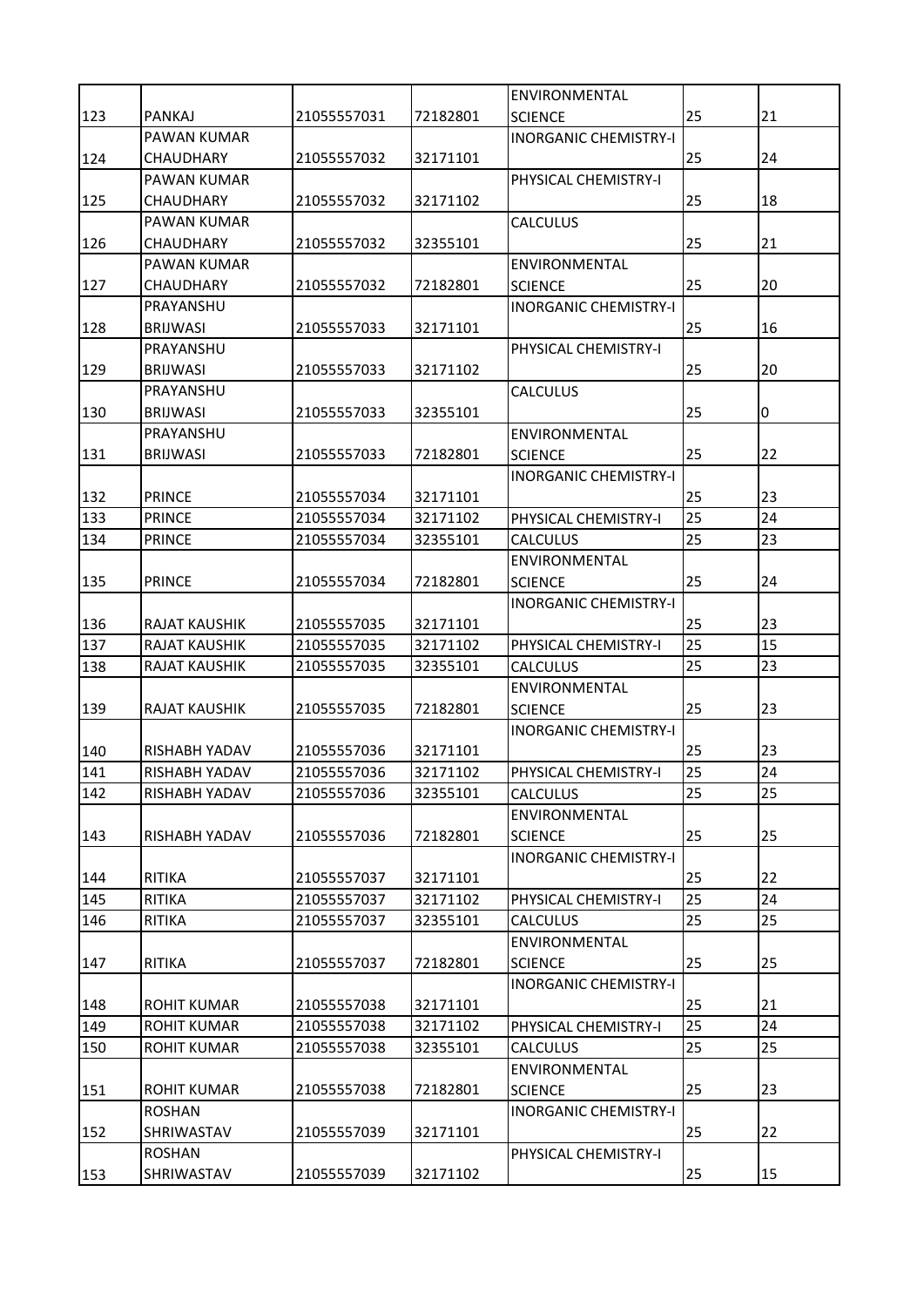|     | <b>ROSHAN</b>        |             |          | <b>CALCULUS</b>              |    |    |
|-----|----------------------|-------------|----------|------------------------------|----|----|
| 154 | SHRIWASTAV           | 21055557039 | 32355101 |                              | 25 | 25 |
|     | <b>ROSHAN</b>        |             |          | ENVIRONMENTAL                |    |    |
| 155 | SHRIWASTAV           | 21055557039 | 72182801 | <b>SCIENCE</b>               | 25 | 24 |
|     |                      |             |          | <b>INORGANIC CHEMISTRY-I</b> |    |    |
| 156 | ROSHANI KUMARI       | 21055557040 | 32171101 |                              | 25 | 18 |
| 157 | ROSHANI KUMARI       | 21055557040 | 32171102 | PHYSICAL CHEMISTRY-I         | 25 | 18 |
| 158 | ROSHANI KUMARI       | 21055557040 | 32355101 | <b>CALCULUS</b>              | 25 | 24 |
|     |                      |             |          | ENVIRONMENTAL                |    |    |
| 159 | ROSHANI KUMARI       | 21055557040 | 72182801 | <b>SCIENCE</b>               | 25 | 5  |
|     |                      |             |          | <b>INORGANIC CHEMISTRY-I</b> |    |    |
|     | <b>RUPENDER</b>      | 21055557041 | 32171101 |                              | 25 | 22 |
| 160 |                      |             |          |                              |    | 23 |
| 161 | <b>RUPENDER</b>      | 21055557041 | 32171102 | PHYSICAL CHEMISTRY-I         | 25 |    |
| 162 | <b>RUPENDER</b>      | 21055557041 | 32355101 | <b>CALCULUS</b>              | 25 | 23 |
|     |                      |             |          | ENVIRONMENTAL                |    |    |
| 163 | <b>RUPENDER</b>      | 21055557041 | 72182801 | <b>SCIENCE</b>               | 25 | 22 |
|     |                      |             |          | <b>INORGANIC CHEMISTRY-I</b> |    |    |
| 164 | SAHIL KUMAR          | 21055557042 | 32171101 |                              | 25 | 19 |
| 165 | SAHIL KUMAR          | 21055557042 | 32171102 | PHYSICAL CHEMISTRY-I         | 25 | 12 |
| 166 | <b>SAHIL KUMAR</b>   | 21055557042 | 32355101 | <b>CALCULUS</b>              | 25 | 23 |
|     |                      |             |          | ENVIRONMENTAL                |    |    |
| 167 | SAHIL KUMAR          | 21055557042 | 72182801 | <b>SCIENCE</b>               | 25 | 21 |
|     |                      |             |          | NATIONALISM IN INDIA         |    |    |
| 168 | SAKSHI PANDAY        | 21055557043 | 12325901 |                              | 25 | 0  |
|     |                      |             |          | <b>INORGANIC CHEMISTRY-I</b> |    |    |
| 169 | SAKSHI PANDAY        | 21055557043 | 32171101 |                              | 25 | 16 |
| 170 | SAKSHI PANDAY        | 21055557043 | 32171102 | PHYSICAL CHEMISTRY-I         | 25 | 22 |
|     |                      |             |          | ENVIRONMENTAL                |    |    |
| 171 | SAKSHI PANDAY        | 21055557043 | 72182801 | <b>SCIENCE</b>               | 25 | 24 |
|     |                      |             |          | <b>INORGANIC CHEMISTRY-I</b> |    |    |
| 172 | SARVJOT SINGH        | 21055557044 | 32171101 |                              | 25 | 19 |
| 173 | SARVJOT SINGH        | 21055557044 | 32171102 | PHYSICAL CHEMISTRY-I         | 25 | 20 |
| 174 | SARVJOT SINGH        | 21055557044 | 32355101 | <b>CALCULUS</b>              | 25 | 22 |
|     |                      |             |          | ENVIRONMENTAL                |    |    |
| 175 | SARVJOT SINGH        | 21055557044 | 72182801 | <b>SCIENCE</b>               | 25 | 21 |
|     | SAVITA KUMARI        |             |          | <b>INORGANIC CHEMISTRY-I</b> |    |    |
| 176 | <b>MOURYA</b>        | 21055557045 | 32171101 |                              | 25 | 24 |
|     | SAVITA KUMARI        |             |          | PHYSICAL CHEMISTRY-I         |    |    |
| 177 | <b>MOURYA</b>        | 21055557045 | 32171102 |                              | 25 | 24 |
|     | SAVITA KUMARI        |             |          |                              |    |    |
|     | <b>MOURYA</b>        | 21055557045 | 32355101 | CALCULUS                     | 25 | 24 |
| 178 |                      |             |          |                              |    |    |
|     | SAVITA KUMARI        |             |          | ENVIRONMENTAL                |    |    |
| 179 | <b>MOURYA</b>        | 21055557045 | 72182801 | <b>SCIENCE</b>               | 25 | 23 |
|     |                      |             |          | <b>ACADEMIC WRITING</b>      |    |    |
| 180 | <b>SAYAL SINGH</b>   | 21055557046 | 12035901 | AND COMPOSITION              | 25 | 12 |
|     |                      |             |          | <b>INORGANIC CHEMISTRY-I</b> |    |    |
| 181 | <b>SAYAL SINGH</b>   | 21055557046 | 32171101 |                              | 25 | 15 |
| 182 | SAYAL SINGH          | 21055557046 | 32171102 | PHYSICAL CHEMISTRY-I         | 25 | 18 |
|     |                      |             |          | ENVIRONMENTAL                |    |    |
| 183 | SAYAL SINGH          | 21055557046 | 72182801 | <b>SCIENCE</b>               | 25 | 20 |
|     |                      |             |          | <b>INORGANIC CHEMISTRY-I</b> |    |    |
| 184 | <b>SHARAD MISHRA</b> | 21055557047 | 32171101 |                              | 25 | 17 |
| 185 | SHARAD MISHRA        | 21055557047 | 32171102 | PHYSICAL CHEMISTRY-I         | 25 | 22 |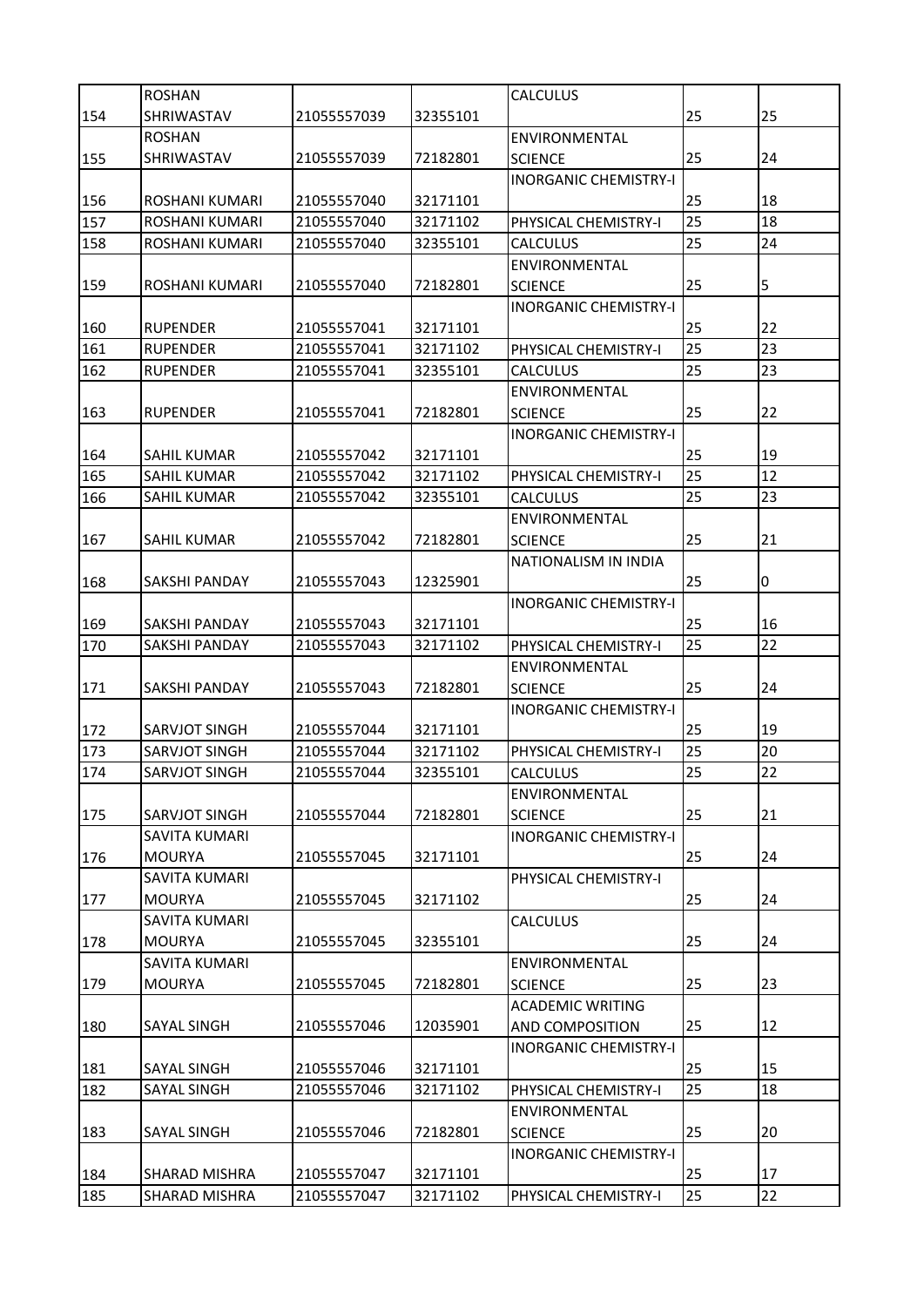| 186 | SHARAD MISHRA        | 21055557047 | 32355101 | <b>CALCULUS</b>              | 25 | $\overline{0}$ |
|-----|----------------------|-------------|----------|------------------------------|----|----------------|
|     |                      |             |          | ENVIRONMENTAL                |    |                |
| 187 | SHARAD MISHRA        | 21055557047 | 72182801 | <b>SCIENCE</b>               | 25 | 22             |
|     | <b>SHIVAM KUMAR</b>  |             |          | <b>INORGANIC CHEMISTRY-I</b> |    |                |
| 188 | <b>TATWA</b>         | 21055557048 | 32171101 |                              | 25 | 21             |
|     | <b>SHIVAM KUMAR</b>  |             |          | PHYSICAL CHEMISTRY-I         |    |                |
| 189 | <b>TATWA</b>         | 21055557048 | 32171102 |                              | 25 | 22             |
|     | <b>SHIVAM KUMAR</b>  |             |          | <b>CALCULUS</b>              |    |                |
| 190 | <b>TATWA</b>         | 21055557048 | 32355101 |                              | 25 | 20             |
|     | <b>SHIVAM KUMAR</b>  |             |          | ENVIRONMENTAL                |    |                |
| 191 | <b>TATWA</b>         | 21055557048 | 72182801 | <b>SCIENCE</b>               | 25 | 20             |
|     |                      |             |          | <b>INORGANIC CHEMISTRY-I</b> |    |                |
| 192 | <b>SHWETA</b>        | 21055557049 | 32171101 |                              | 25 | 23             |
| 193 | SHWETA               | 21055557049 | 32171102 | PHYSICAL CHEMISTRY-I         | 25 | 20             |
| 194 | SHWETA               | 21055557049 | 32355101 | <b>CALCULUS</b>              | 25 | 25             |
|     |                      |             |          | ENVIRONMENTAL                |    |                |
| 195 | <b>SHWETA</b>        | 21055557049 | 72182801 | <b>SCIENCE</b>               | 25 | 24             |
|     |                      |             |          | <b>INTRODUCTORY</b>          |    |                |
|     |                      |             |          |                              |    |                |
|     |                      |             |          | MICROECONOMICS-              |    |                |
| 196 | <b>SOUMEY THAKUR</b> | 21055557050 | 12275101 | <b>ECONOMICS-I</b>           | 25 | 0              |
|     |                      |             |          | <b>INORGANIC CHEMISTRY-I</b> |    |                |
| 197 | <b>SOUMEY THAKUR</b> | 21055557050 | 32171101 |                              | 25 | 22             |
| 198 | <b>SOUMEY THAKUR</b> | 21055557050 | 32171102 | PHYSICAL CHEMISTRY-I         | 25 | 18             |
|     |                      |             |          | ENVIRONMENTAL                |    |                |
| 199 | <b>SOUMEY THAKUR</b> | 21055557050 | 72182801 | <b>SCIENCE</b>               | 25 | 23             |
|     |                      |             |          | <b>INORGANIC CHEMISTRY-I</b> |    |                |
| 200 | <b>SPARSH</b>        | 21055557051 | 32171101 |                              | 25 | 21             |
| 201 | <b>SPARSH</b>        | 21055557051 | 32171102 | PHYSICAL CHEMISTRY-I         | 25 | 18             |
|     |                      |             |          | <b>ELECTRICITY AND</b>       |    |                |
| 202 | <b>SPARSH</b>        | 21055557051 | 32225101 | <b>MAGNETISM</b>             | 25 | 10             |
|     |                      |             |          | ENVIRONMENTAL                |    |                |
| 203 | <b>SPARSH</b>        | 21055557051 | 72182801 | <b>SCIENCE</b>               | 25 | 24             |
|     |                      |             |          | <b>INORGANIC CHEMISTRY-I</b> |    |                |
| 204 | TABISH ANWAR         | 21055557052 | 32171101 |                              | 25 | 17             |
| 205 | TABISH ANWAR         | 21055557052 | 32171102 | PHYSICAL CHEMISTRY-I         | 25 | 22             |
| 206 | TABISH ANWAR         | 21055557052 | 32355101 | <b>CALCULUS</b>              | 25 | 24             |
|     |                      |             |          | ENVIRONMENTAL                |    |                |
| 207 | <b>TABISH ANWAR</b>  | 21055557052 | 72182801 | <b>SCIENCE</b>               | 25 | 21             |
|     |                      |             |          | <b>INORGANIC CHEMISTRY-I</b> |    |                |
| 208 | <b>TANNU</b>         | 21055557053 | 32171101 |                              | 25 | 20             |
| 209 | <b>TANNU</b>         | 21055557053 | 32171102 | PHYSICAL CHEMISTRY-I         | 25 | 24             |
| 210 | <b>TANNU</b>         | 21055557053 | 32355101 | <b>CALCULUS</b>              | 25 | 25             |
|     |                      |             |          | ENVIRONMENTAL                |    |                |
| 211 | TANNU                | 21055557053 | 72182801 | <b>SCIENCE</b>               | 25 | 23             |
|     |                      |             |          | <b>INORGANIC CHEMISTRY-I</b> |    |                |
| 212 | TANYA SHARMA         | 21055557054 | 32171101 |                              | 25 | 18             |
| 213 | TANYA SHARMA         | 21055557054 | 32171102 | PHYSICAL CHEMISTRY-I         | 25 | 22             |
| 214 | TANYA SHARMA         | 21055557054 | 32355101 | <b>CALCULUS</b>              | 25 | 24             |
|     |                      |             |          | ENVIRONMENTAL                |    |                |
| 215 | TANYA SHARMA         | 21055557054 | 72182801 | <b>SCIENCE</b>               | 25 | 25             |
|     | TARUN KUMAR          |             |          | <b>INORGANIC CHEMISTRY-I</b> |    |                |
| 216 | <b>MAHATO</b>        | 21055557055 | 32171101 |                              | 25 | 20             |
|     |                      |             |          |                              |    |                |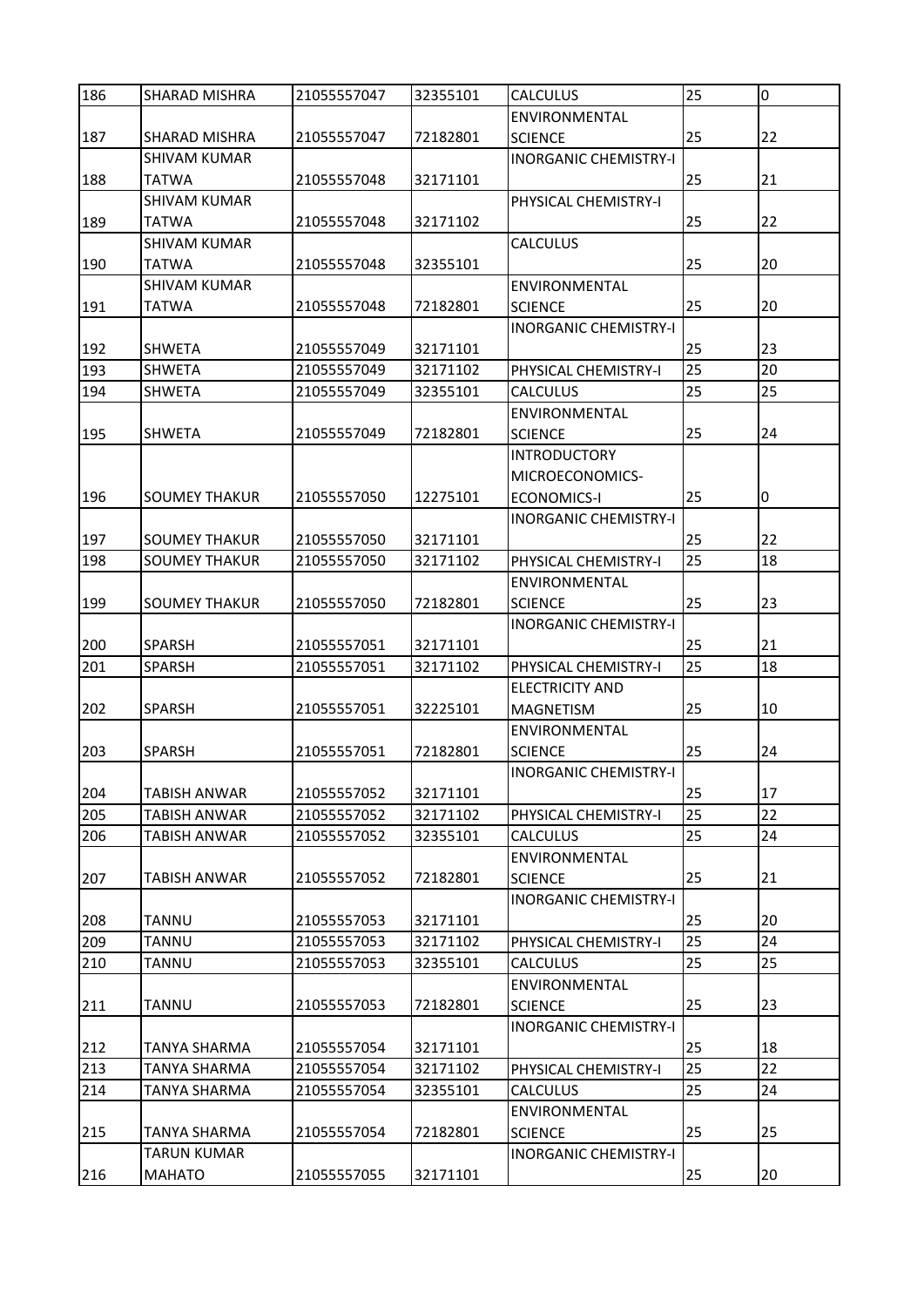|     | <b>TARUN KUMAR</b>     |             |          | PHYSICAL CHEMISTRY-I         |    |    |
|-----|------------------------|-------------|----------|------------------------------|----|----|
| 217 | <b>MAHATO</b>          | 21055557055 | 32171102 |                              | 25 | 22 |
|     | <b>TARUN KUMAR</b>     |             |          | <b>CALCULUS</b>              |    |    |
| 218 | <b>MAHATO</b>          | 21055557055 | 32355101 |                              | 25 | 23 |
|     | <b>TARUN KUMAR</b>     |             |          | ENVIRONMENTAL                |    |    |
| 219 | <b>MAHATO</b>          | 21055557055 | 72182801 | <b>SCIENCE</b>               | 25 | 21 |
|     |                        |             |          | <b>INORGANIC CHEMISTRY-I</b> |    |    |
| 220 | TUSHAR MAHALWAL        | 21055557056 | 32171101 |                              | 25 | 23 |
|     |                        |             |          |                              |    |    |
|     |                        |             |          | PHYSICAL CHEMISTRY-I         |    |    |
| 221 | TUSHAR MAHALWAL        | 21055557056 | 32171102 |                              | 25 | 18 |
|     |                        |             |          | <b>CALCULUS</b>              |    |    |
| 222 | TUSHAR MAHALWAL        | 21055557056 | 32355101 |                              | 25 | 23 |
|     |                        |             |          | ENVIRONMENTAL                |    |    |
| 223 | <b>TUSHAR MAHALWAL</b> | 21055557056 | 72182801 | <b>SCIENCE</b>               | 25 | 24 |
|     | VIPIN SINGH            |             |          | <b>INORGANIC CHEMISTRY-I</b> |    |    |
| 224 | <b>CHAUHAN</b>         | 21055557057 | 32171101 |                              | 25 | 16 |
|     | <b>VIPIN SINGH</b>     |             |          | PHYSICAL CHEMISTRY-I         |    |    |
| 225 | <b>CHAUHAN</b>         | 21055557057 | 32171102 |                              | 25 | 17 |
|     | <b>VIPIN SINGH</b>     |             |          | <b>CALCULUS</b>              |    |    |
| 226 | <b>CHAUHAN</b>         | 21055557057 | 32355101 |                              | 25 | 23 |
|     | <b>VIPIN SINGH</b>     |             |          | ENVIRONMENTAL                |    |    |
| 227 | CHAUHAN                | 21055557057 | 72182801 | <b>SCIENCE</b>               | 25 | 20 |
|     |                        |             |          | <b>INORGANIC CHEMISTRY-I</b> |    |    |
| 228 | <b>VISHAKA SHARMA</b>  | 21055557058 | 32171101 |                              | 25 | 22 |
| 229 | VISHAKA SHARMA         | 21055557058 | 32171102 | PHYSICAL CHEMISTRY-I         | 25 | 24 |
| 230 | VISHAKA SHARMA         | 21055557058 | 32355101 | <b>CALCULUS</b>              | 25 | 25 |
|     |                        |             |          |                              |    |    |
|     |                        |             |          | ENVIRONMENTAL                |    |    |
| 231 | VISHAKA SHARMA         | 21055557058 | 72182801 | <b>SCIENCE</b>               | 25 | 24 |
|     |                        |             |          | <b>INORGANIC CHEMISTRY-I</b> |    |    |
| 232 | <b>VISHAKHA</b>        | 21055557059 | 32171101 |                              | 25 | 21 |
| 233 | VISHAKHA               | 21055557059 | 32171102 | PHYSICAL CHEMISTRY-I         | 25 | 18 |
| 234 | VISHAKHA               | 21055557059 | 32355101 | <b>CALCULUS</b>              | 25 | 24 |
|     |                        |             |          | ENVIRONMENTAL                |    |    |
| 235 | VISHAKHA               | 21055557059 | 72182801 | <b>SCIENCE</b>               | 25 | 20 |
|     | <b>VISHAL</b>          |             |          | <b>INORGANIC CHEMISTRY-I</b> |    |    |
| 236 | VISHWAKARMA            | 21055557060 | 32171101 |                              | 25 | 18 |
|     | VISHAL                 |             |          | PHYSICAL CHEMISTRY-I         |    |    |
| 237 | VISHWAKARMA            | 21055557060 | 32171102 |                              | 25 | 24 |
|     | VISHAL                 |             |          | <b>CALCULUS</b>              |    |    |
| 238 | VISHWAKARMA            | 21055557060 | 32355101 |                              | 25 | 24 |
|     | VISHAL                 |             |          | ENVIRONMENTAL                |    |    |
| 239 | VISHWAKARMA            | 21055557060 | 72182801 | <b>SCIENCE</b>               | 25 | 21 |
|     |                        |             |          | <b>DELHI THROUGH THE</b>     |    |    |
|     |                        |             |          |                              |    |    |
|     |                        |             |          | <b>AGES: THE MAKING OF</b>   |    |    |
|     |                        |             |          | <b>ITS EARLY MODERN</b>      |    |    |
| 240 | <b>VISHAL YADAV</b>    | 21055557061 | 12315110 | <b>HISTORY</b>               | 25 | 22 |
|     |                        |             |          | <b>INORGANIC CHEMISTRY-I</b> |    |    |
| 241 | <b>VISHAL YADAV</b>    | 21055557061 | 32171101 |                              | 25 | 25 |
| 242 | VISHAL YADAV           | 21055557061 | 32171102 | PHYSICAL CHEMISTRY-I         | 25 | 24 |
|     |                        |             |          | ENVIRONMENTAL                |    |    |
| 243 | <b>VISHAL YADAV</b>    | 21055557061 | 72182801 | <b>SCIENCE</b>               | 25 | 22 |
|     |                        |             |          | <b>INORGANIC CHEMISTRY-I</b> |    |    |
| 244 | VT VANLALHRIATPUII     | 21055557062 | 32171101 |                              | 25 | 23 |
|     |                        |             |          |                              |    |    |